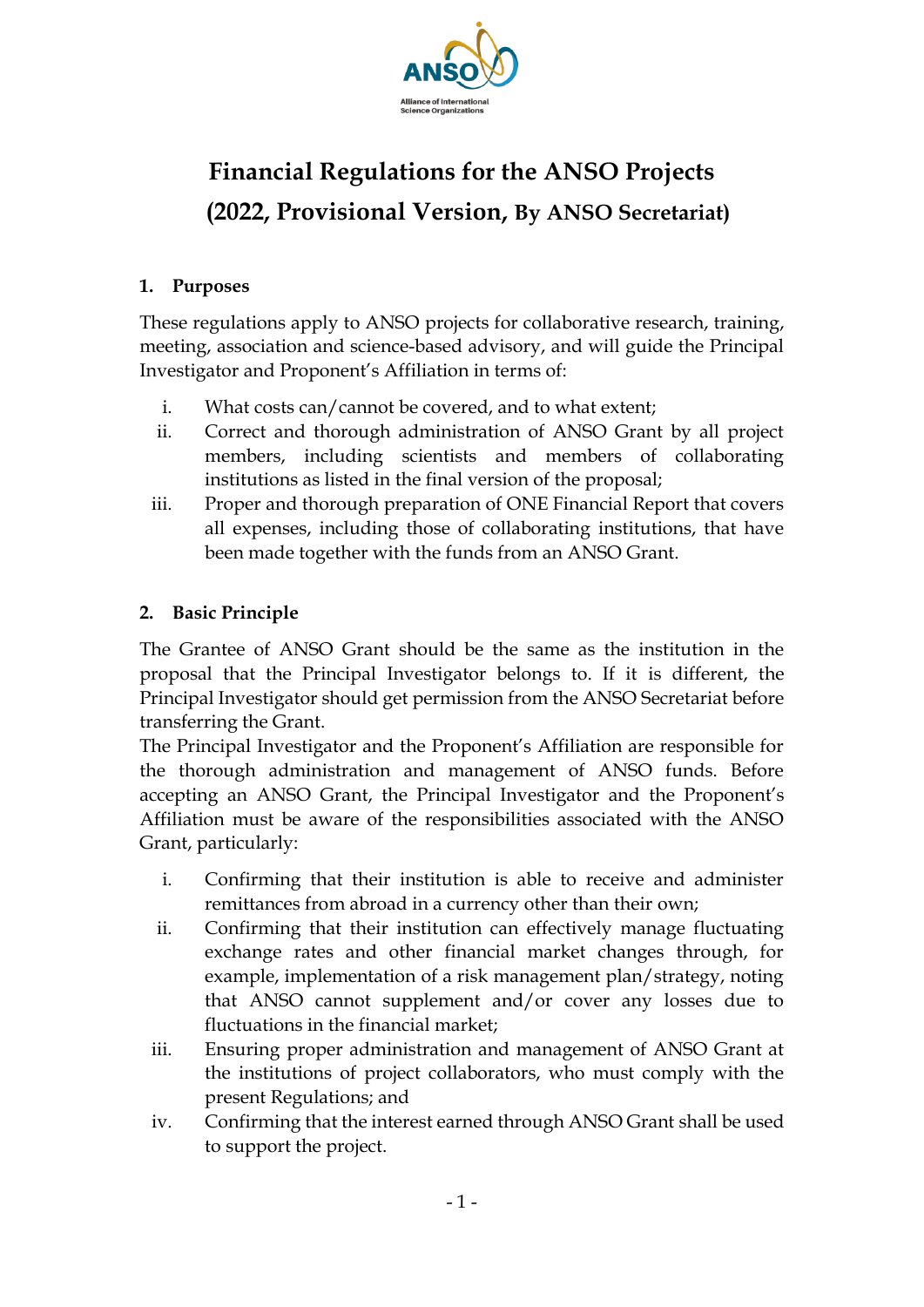

As a basic principle, the ANSO Secretariat encourages Principal Investigators to use existing resources available, such as employed staff, office/meeting space and equipment to the maximum extent possible, and to have joint financing arrangements supporting a project.

#### **3. Administrative Overheads**

Noting that indirect administrative overheads are allowed no more than 5% of the total grant received.

#### **4. Equipment**

ANSO Grant should not be seen as an opportunity to add to normal capital and equipment budgets of organizations/institutions/individuals.

Maintenance/Upgrade costs of any equipment cannot be covered with funds from an ANSO Grant.

#### **5. Remuneration**

- i. ANSO Grant cannot be used to replace or supplement the salary of the Principal Investigators and Collaborators, nor for the payments of indirect administrative staff. The Principal Investigators and Collaborators should get the full-salary or part-time fees from their own institutions.
- ii. The part-time employment can only be made based on necessary consideration and needs, and the remuneration should be reasonable in consideration of the related standards and practice of the country and organizations/institutions. Any remuneration must be in compliance with relevant laws of the country in which the part-time position is located.
- iii. The hiring of temporary assistants, preferably postgraduate assistants either for Masters or PhDs is allowed, if it is deemed necessary for the completion of conduct the project/activity. Hiring temporary assistants can only be on a part-time basis, and no full-time employment shall be made with ANSO Grant.
- iv. Expert consulting fees should be paid according to their professional titles and taking into account the remuneration standards of their country, organizations/institutions. The maximum remuneration for an individual expert is US\$300 per time.
- v. ANSO Grant can be used to pay for the lecture fees for trainers of training workshops and the fees for the temporary employment of assistants.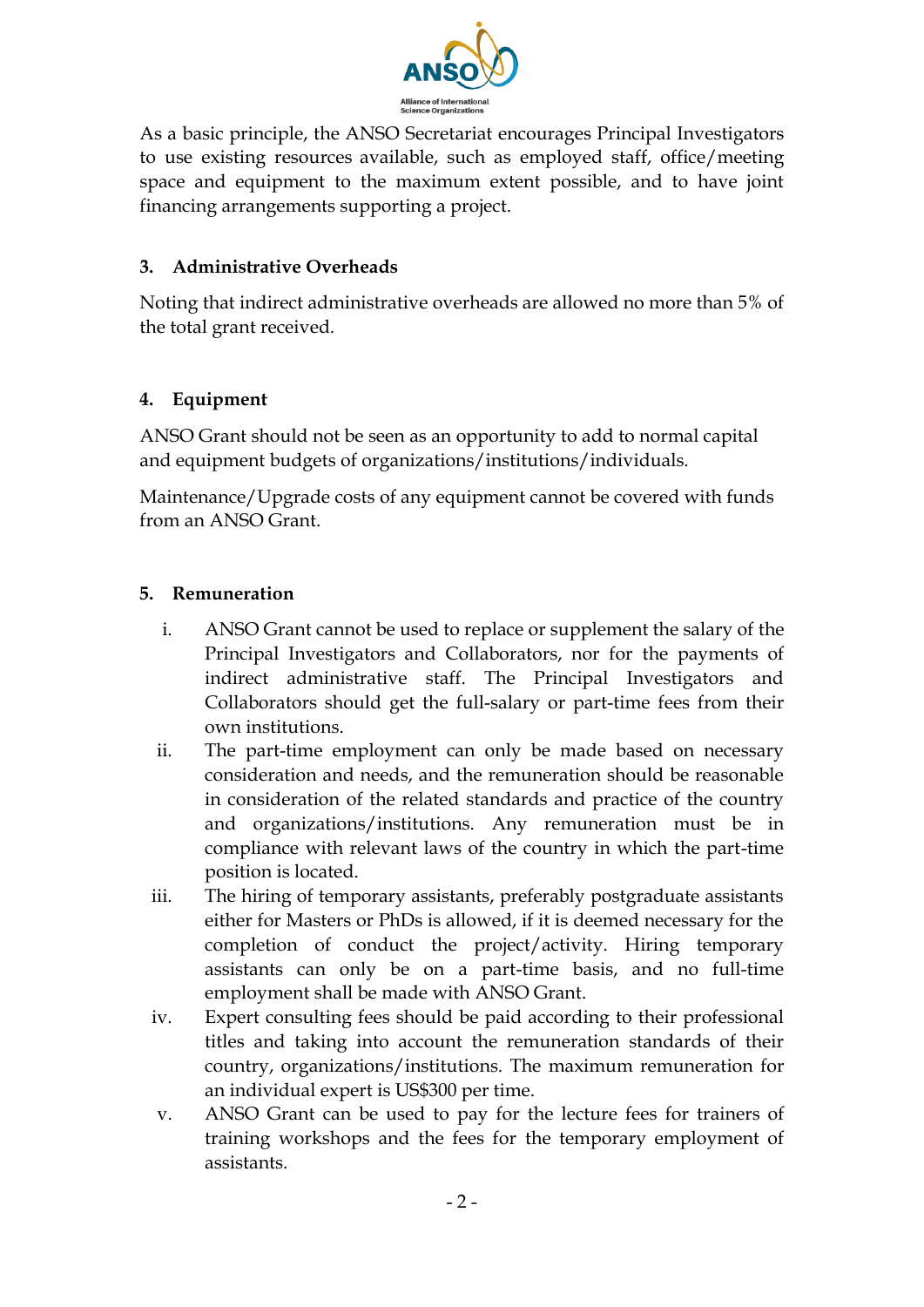

--The maximum honorarium for an individual trainer is US\$300 per training workshop.

- vi. Remuneration shall never exceed more than 20% of ANSO Grant.
- vii. It is necessary to provide an information form of remuneration payment in the annual financial report (Annex 5).

#### **6. Travel**

Travel costs of individuals for the ANSO project/activity can be covered by an ANSO Grant. The Actual travel costs must be reported in the Financial Report and be accompanied with supporting documents such as invoices, receipts and proof of travel (passport front page copy, boarding passes, train/bus/ship tickets, immigration records, etc.).

- i. For travelling by air, Principal Investigators/Collaborators shall fly economy-class with ANSO Grant. Any travel upgrades are to be at their own expenses.
- ii. ANSO will cover the cost of airport taxes, necessary visas fee, vaccinations, and basic travel insurance.
- iii. For train and ship travels for the ANSO projects and activities, ANSO will only cover the tickets for economy class.
- iv. ANSO will cover the round-trip fare between non-local airport/terminal/station and hotel. The amount should be separately listed in the Claim Form (Annex 2).
- v. If it is necessary to rent cars for the conduct of scientific activities, the need shall be specially explained in detail in the budget plan. The cost of car rental (basic rate for economic cars, insurance, fuel, parking, toll fee) can be reimbursed by actual expenditure based on valid bills (car renting contracts, invoices/receipts, etc.). The maximum cost of a car rental is UD\$100 per person per day.
- vi. ANSO will provide the Daily Allowance for project-related activities only.
	- a) The daily allowance consists of two parts:

− **An allowance to cover the cost of basic accommodation**, including breakfast. Extra services cannot be covered. Accommodation receipts must be submitted based on actual expenditure up to the maximum allowable (see details in Annex 1) with the project/activity team members 'names and valid certificate number listed.

− **A daily subsistence allowance (DSA)**. ANSO defines DSA as a special allowance provided to cover the basic needs of lunch and dinner and local transportation for project travels. If the meals and local transportation are arranged by meeting organizer or local host organizer, no such allowance can be claimed.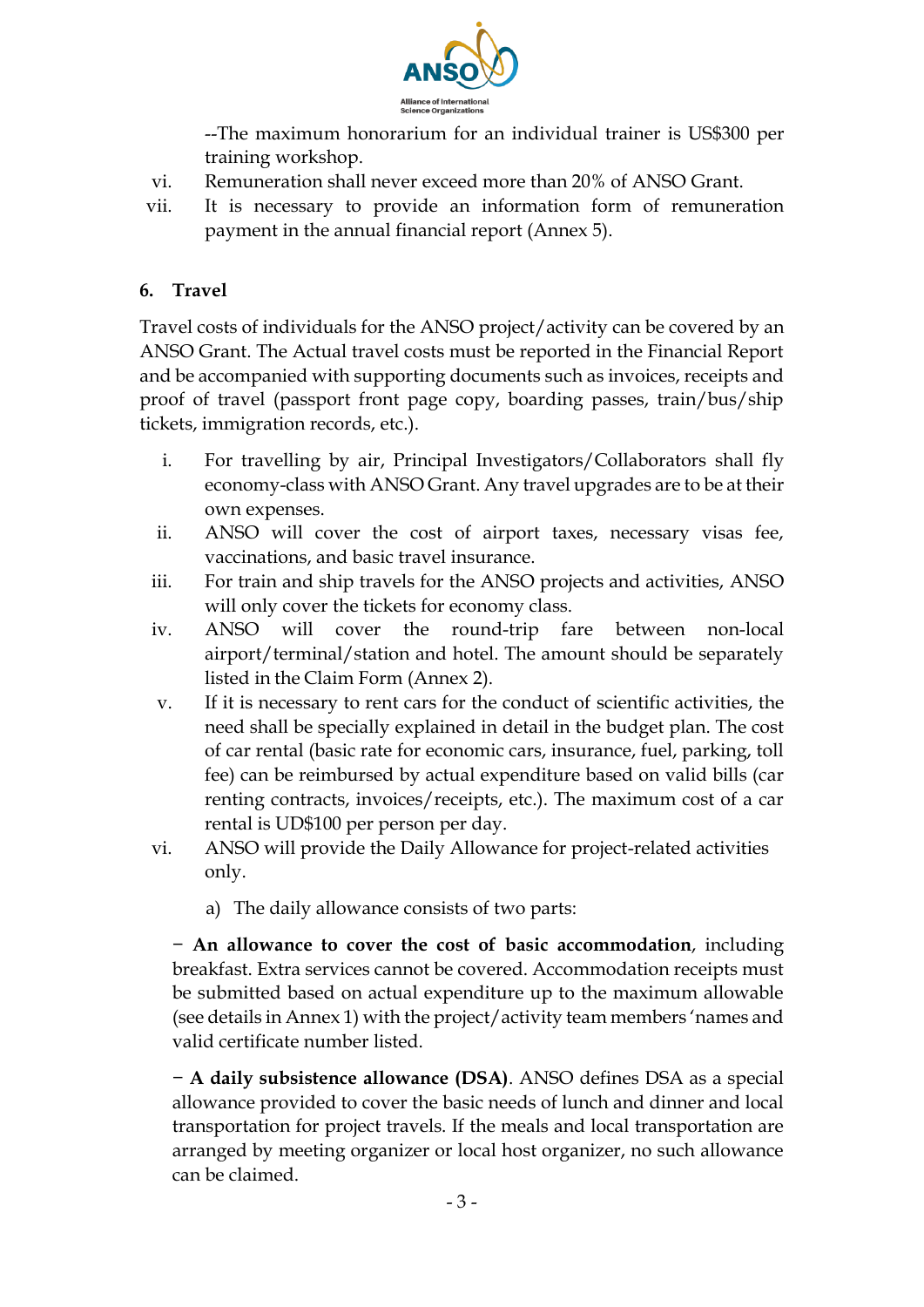

- b) The daily allowance rates are tabulated in Annex 1: "ANSO Daily Allowance Rates (2020)".
- c) Relevant expenses should be listed in the Claim Form (Annex 2) and signed by the payee.
- vii. The above items should be included in the budget in accordance with the relevant standards established by ANSO.
- viii. Travel expenses that will not be covered by the ANSO include:
- a) Transportation and accommodation expenses paid to an agency as a package;
- b) The transportation and accommodation expenses for applying for and issuing the visa;
- c) Additional premium payments for travel insurance over basic insurance.
- d) Local transportation expenses (taxi; bus; subway) not related to travel.

#### **7. Meeting Expenses**

ANSO Grant can cover the following expenses of project meeting:

- i. Meeting venue and necessary facility renting cost (encourage using the meeting room and facilities from Collaborators' institutions).
- ii. Meeting registration fee.
- iii. Tea/Coffee break and reception (once only during the meeting) shall be reimbursed based on actual expenditure and in the principle of economy.
- iv. For meeting dining standards, please refer to the DSA of relevant countries in Annex 1, and alcoholic beverages are not allowed. Dining not related to the meeting are not allowed to be reimbursed.
- v. Other miscellaneous expenses for a meeting shall not exceed US\$500, including office supplies and documents printing for meeting purpose.
- vi. The travel and accommodation expenses of invited guests and the expenditure standard shall refer to *term 6. Travel*.
- vii. The registration sheet (Annex 4) signed by participants of the meeting should be submitted with financial report.

#### **8. Publication, Dissemination and Others**

Cost on project publication and outcomes dissemination can be covered by ANSO Grant. Intellectual property fee, purchasing necessary data and tools etc. could be covered by ANSO Grant agreed upon in advance with the ANSO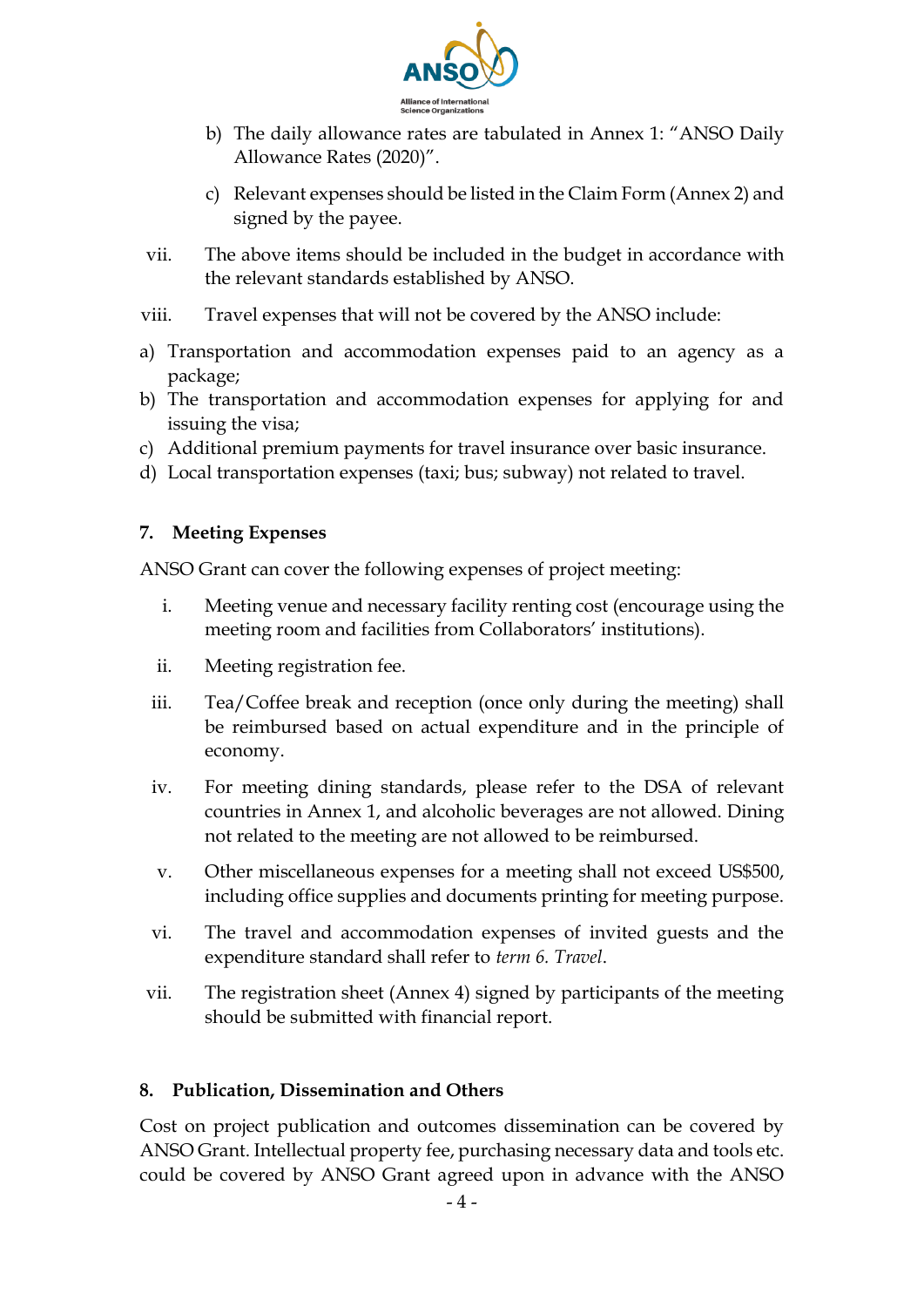

Secretariat.

#### **9. Consumable materials cost**

It refers to the procurement and transportation, loading and unloading, sorting and other expenses of various raw materials, auxiliary materials, low-value consumables, etc. consumed in the process of project implementation. If the total material budget is more than 20,000 US dollars (inclusive), it should explain in detail its relevance to the project task, the necessity of purchasing, and the rationality of the quantity.

#### **10. Other Expenses Not Permitted**

Any costs for tokens, souvenirs, etc. to project members, participants of any events, resources persons, among others, cannot be covered with funds from an ANSO Grant.

#### **11. Invoice and Remittance**

- i. The Overseas Grantee of the ANSO Project must confirm, in writing, that its bank account is able to receive international remittance in US Dollars.
- ii. The Principal Investigator shall not split ANSO Grant without authorization.
- iii. Remittance bills must be submitted in the format specified by the ANSO Secretariat for approval before any remittance can be made (Annex 3).

#### **12. Financial Report**

The project is required to submit an annual financial report together with the project progress report within one month right after the conduct of the project. The financial report submitted to the ANSO Secretariat should include:

- i. Detailed breakdown of each item.
- ii. Supporting documents for each item must be included in the financial report (copies of the invoices, receipts, claim form, statement of relevance to ANSO programs. Non-English invoices/receipts must be translated into English and marked with the US dollar conversion rate and the US dollar amount.).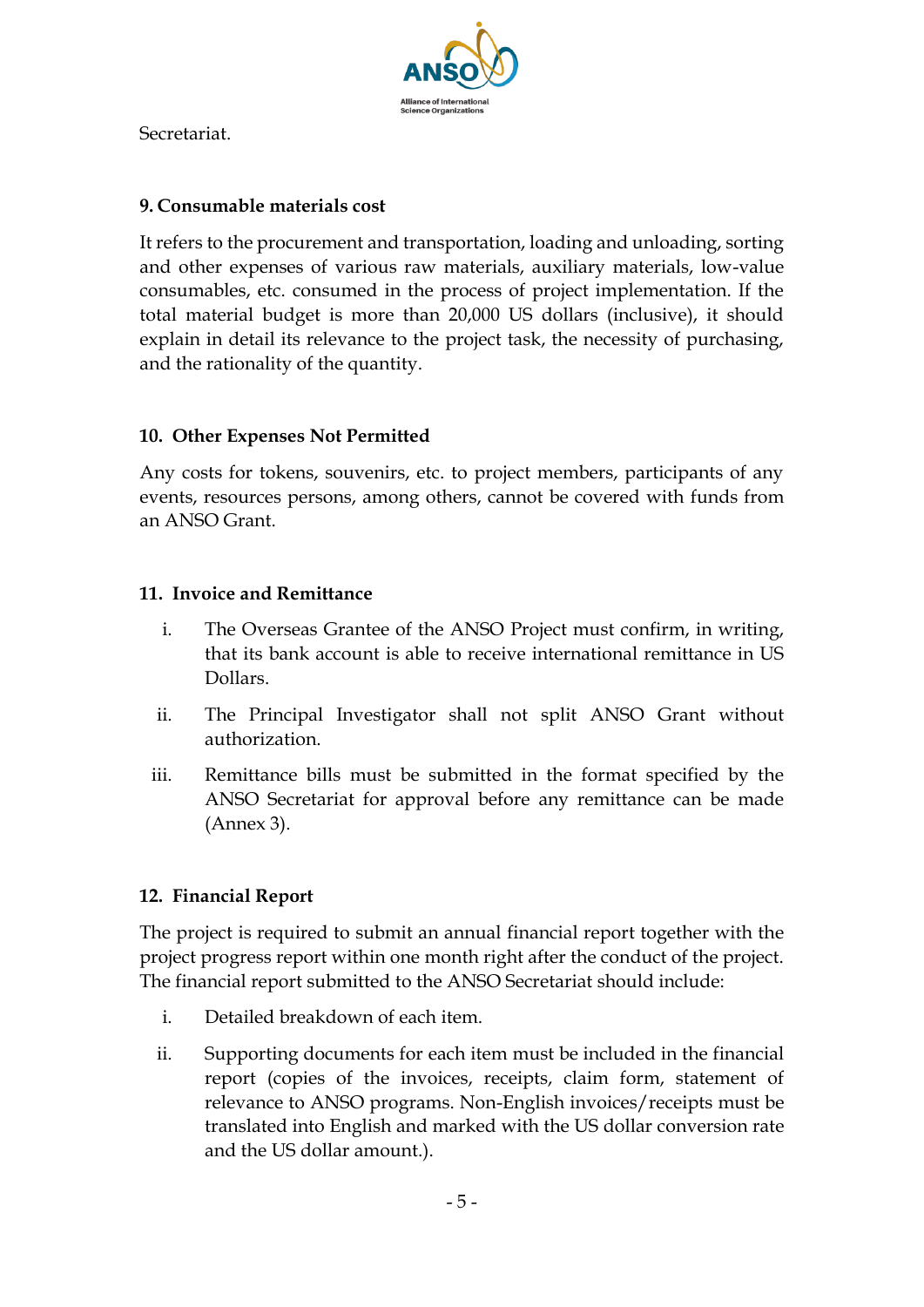

- iii. The financial report should be signed by both Principal Investigator and Financial Principal of the Grantee.
- iv. Upon closure of the project, the Principal Investigator must submit copies of all remittance bills and claim form to the Secretariat.

#### **13. Return of Unspent Funds**

1. Except the final year of the project, the unspent funds can be moved to next year's budget plan by clarification of the unspent reasons in the annual financial report and project report. Under special circumstances (such as epidemic situation), if the remaining funds in each year are less than or equal to 20% of the annual funds, it can be applied for moving to the next year to uses, by clarification of the unspent reasons in the annual financial report and project report. The remaining funds can be not used to offset the next year's project budget.

2. If there are unspent funds after the final financial report is submitted and approved by ANSO Secretariat, said funds must be returned from the Grantee to the ANSO Secretariat in US Dollars.

1) In the event that any bank remittance fee exceeds the amount of unspent funds to be returned to ANSO, and where this can be proved by a statement or list of charges of the bank of the Grantee, said funds may be retained by the Grantee.

2) In the event that funds returned to the ANSO Secretariat with reference to the following procedures:

− The Principal Investigator/Proponent's Affiliation must return the stipulated amount within 30 days after the refund notice is issued.

− Evidence of the bank remittance (e.g., remittance slip) must be submitted to the ANSO Secretariat, clearly showing the date of the remittance and exchange rate (if applicable) used by the bank.

− ANSO will provide an invoice to the Principal Investigator/A Proponent's Affiliation.

If a Principal Investigator is unclear on any of the above, please contact the ANSO Secretariat for advice.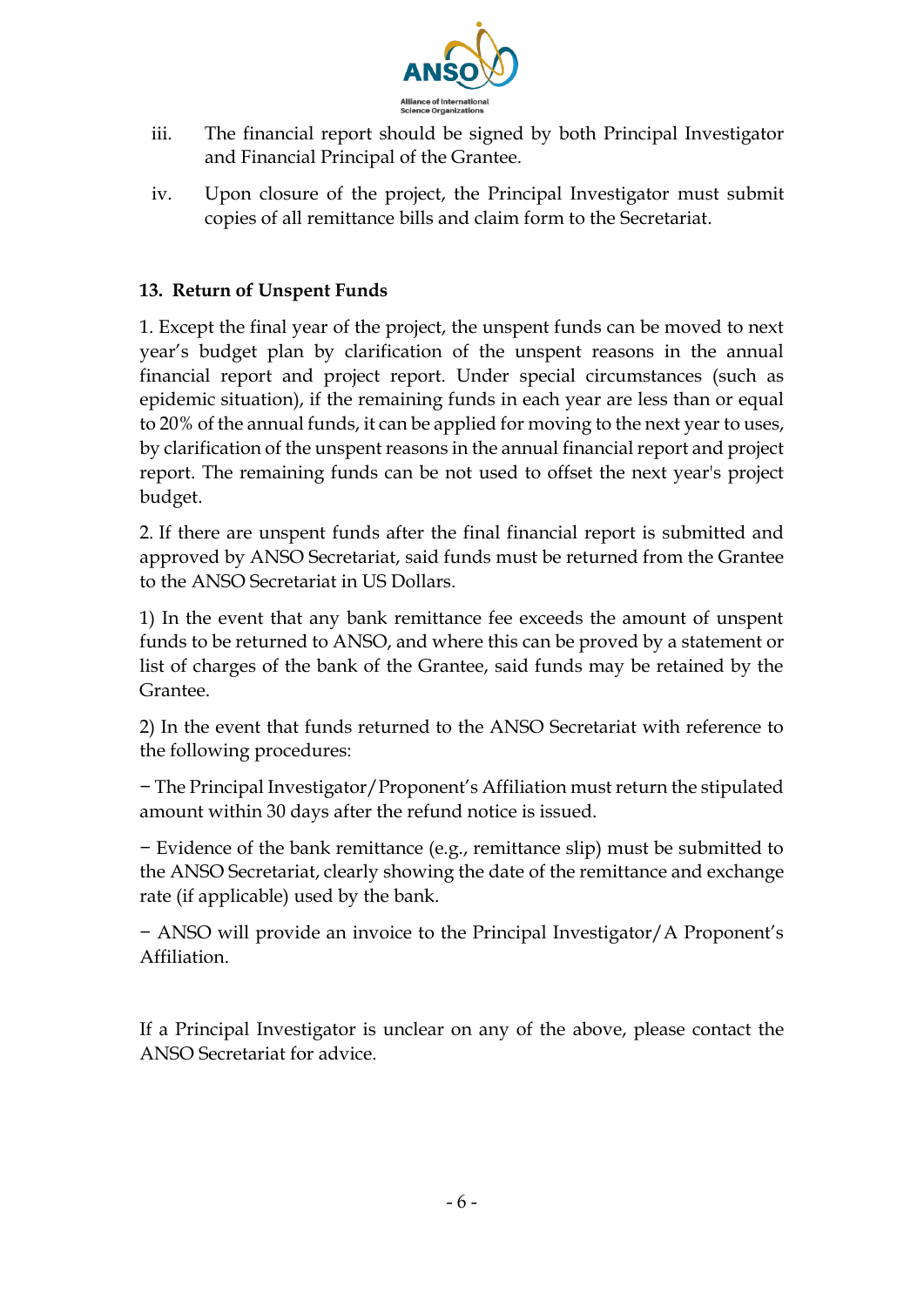

Annex 1:

ANSO Daily Allowance Rates (2020)

**i.** The accommodation rates are maximum allowable rates for each country. Note the accommodation rate will be paid based on the actual costs as given in the receipts attached to the Financial Report

| No.            | Country/Region                  | <b>Daily Subsistence</b> |                         |  |  |  |  |  |  |
|----------------|---------------------------------|--------------------------|-------------------------|--|--|--|--|--|--|
|                |                                 | (US\$)                   | <b>Allowance (US\$)</b> |  |  |  |  |  |  |
|                | Asia                            |                          |                         |  |  |  |  |  |  |
| 1              | China                           | 100.00                   | 60.00                   |  |  |  |  |  |  |
| $\overline{2}$ | Pakistan                        | 120.00                   | 50.00                   |  |  |  |  |  |  |
| 3              | Tajikistan                      | 120.00                   | 60.00                   |  |  |  |  |  |  |
| $\bf{4}$       | Kazakhstan                      | 140.00                   | 60.00                   |  |  |  |  |  |  |
| 5              | Kyrgyzstan                      | 140.00                   | 60.00                   |  |  |  |  |  |  |
| 6              | Mongolia                        | 90.00                    | 50.00                   |  |  |  |  |  |  |
| 7              | <b>Uzbekistan</b>               | 100.00                   | 50.00                   |  |  |  |  |  |  |
| 8              | <b>Nepal</b>                    | 90.00                    | 50.00                   |  |  |  |  |  |  |
| 9              | Iran                            | 120.00                   | 60.00                   |  |  |  |  |  |  |
| 10             | Thailand                        | 100.00                   | 55.00                   |  |  |  |  |  |  |
| 11             | Turkey                          | 120.00                   | 60.00                   |  |  |  |  |  |  |
| 12             | <b>Bangladesh</b>               | 110.00<br>60.00          |                         |  |  |  |  |  |  |
| 13             | Laos<br>100.00<br>50.00         |                          |                         |  |  |  |  |  |  |
| 14             | Sri Lanka                       | 120.00                   | 60.00                   |  |  |  |  |  |  |
| 15             | <b>Other Asian</b><br>Countries | 100.00                   | 55.00                   |  |  |  |  |  |  |
| <b>Europe</b>  |                                 |                          |                         |  |  |  |  |  |  |
| 16             | Armenia                         | 95.00                    | 65.00                   |  |  |  |  |  |  |
| 17             | <b>Belarus</b>                  | 140.00                   | 65.00                   |  |  |  |  |  |  |
| 18             | Belgium                         | 110.00                   | 65.00                   |  |  |  |  |  |  |

#### **Table of ANSO Daily Allowance Rates (2020)**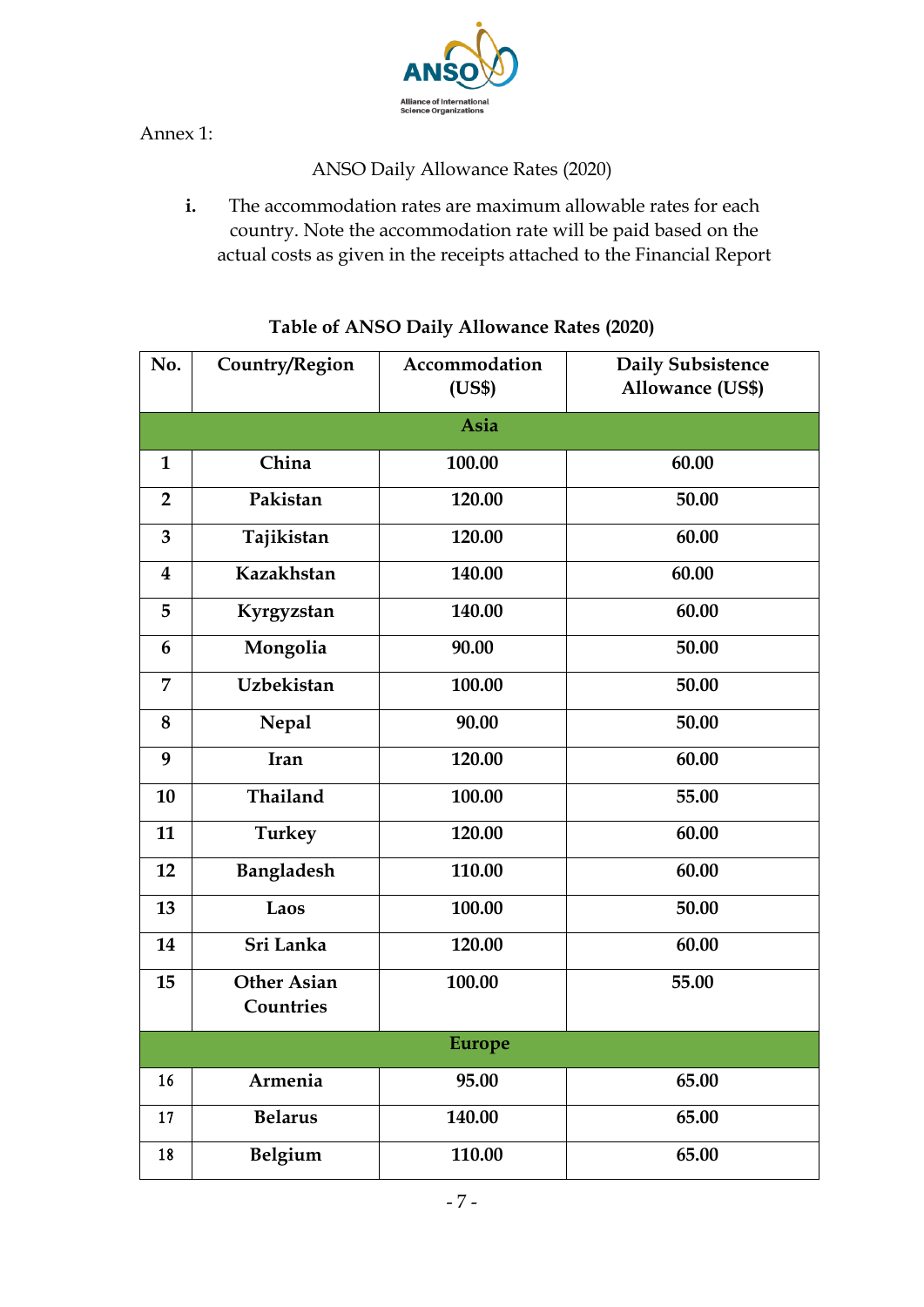

| 19                          | <b>Bulgaria</b>                                 | 100.00 | 50.00 |  |  |  |  |
|-----------------------------|-------------------------------------------------|--------|-------|--|--|--|--|
|                             |                                                 |        |       |  |  |  |  |
| 20                          | Hungary                                         | 140.00 | 60.00 |  |  |  |  |
| 21                          | Poland                                          | 150.00 | 60.00 |  |  |  |  |
| 22                          | Romania                                         | 100.00 | 65.00 |  |  |  |  |
| 23                          | Russia                                          | 150.00 | 75.00 |  |  |  |  |
| 24                          | Slovenia                                        | 120.00 | 50.00 |  |  |  |  |
| 25                          | <b>Serbia</b>                                   | 100.00 | 60.00 |  |  |  |  |
| 26                          | Slovakia                                        | 100.00 | 50.00 |  |  |  |  |
| 27                          | North Macedonia                                 | 95.00  | 60.00 |  |  |  |  |
| 28                          | Greece                                          | 150.00 | 70.00 |  |  |  |  |
| 29                          | Montenegro                                      | 100.00 | 60.00 |  |  |  |  |
| 30                          | <b>Other European</b><br>countries              | 110.00 | 60.00 |  |  |  |  |
| America                     |                                                 |        |       |  |  |  |  |
| 31                          | <b>Brazil</b>                                   | 150.00 | 70.00 |  |  |  |  |
| 32                          | Mexico                                          | 120.00 | 70.00 |  |  |  |  |
| 33                          | Uruguay                                         | 100.00 | 70.00 |  |  |  |  |
| 34                          | Chile                                           | 120.00 | 70.00 |  |  |  |  |
| 35                          | <b>Other South</b><br><b>American countries</b> | 110.00 | 65.00 |  |  |  |  |
| 36                          | <b>North American</b><br>countries              | 180.00 | 75.00 |  |  |  |  |
| Africa                      |                                                 |        |       |  |  |  |  |
| 37                          | Morocco                                         | 110.00 | 65.00 |  |  |  |  |
| 38                          | Egypt                                           | 130.00 | 60.00 |  |  |  |  |
| 39                          | Ethiopia                                        | 150.00 | 60.00 |  |  |  |  |
| 40                          | Kenya                                           | 140.00 | 55.00 |  |  |  |  |
| 41                          | <b>Other African</b><br>countries               | 130.00 | 60.00 |  |  |  |  |
| Oceania and Pacific Islands |                                                 |        |       |  |  |  |  |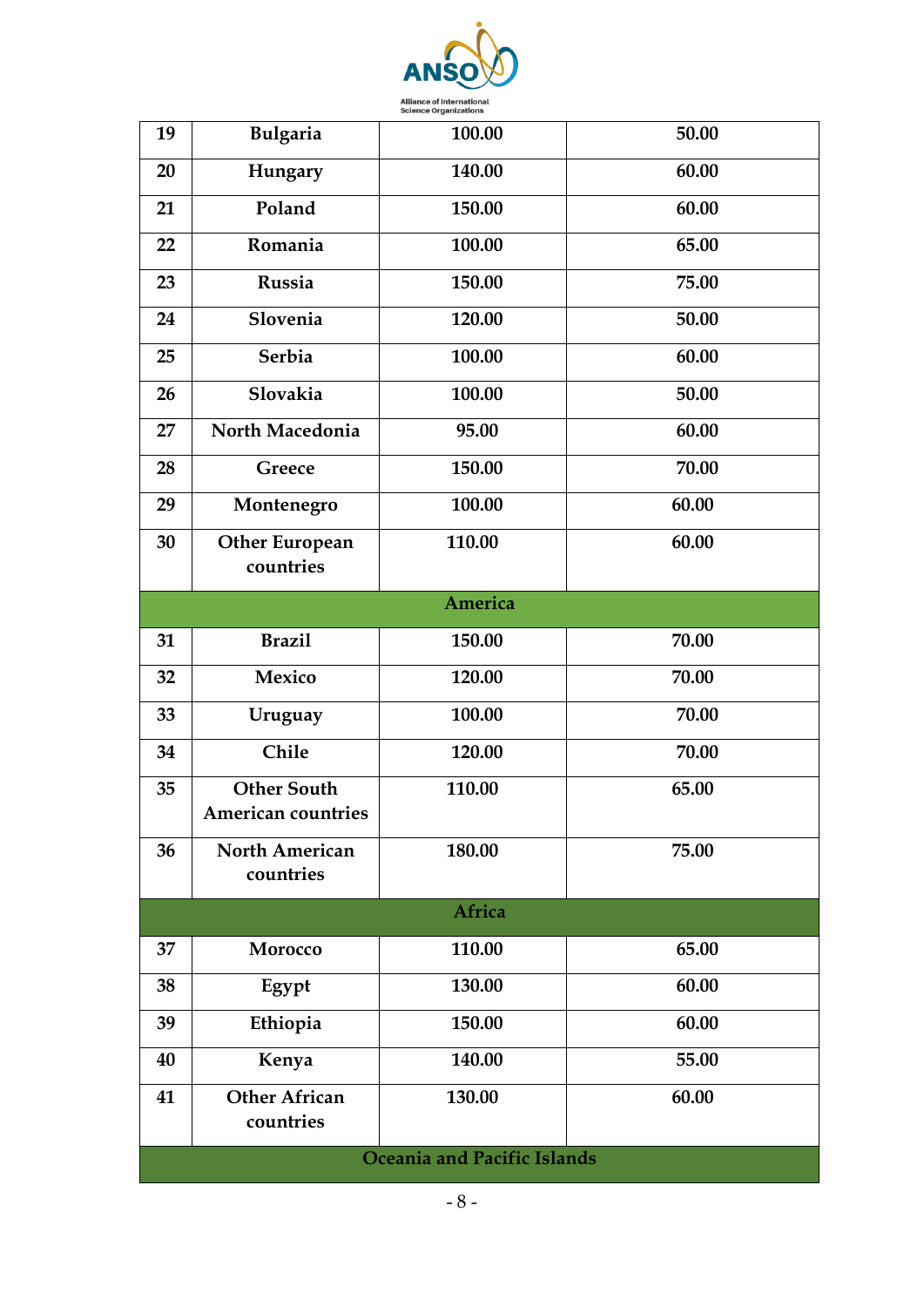

| 42 | New Zealand                                      | 150.00 |    |
|----|--------------------------------------------------|--------|----|
| 43 | Other Oceania and<br>Pacific Island<br>countries | 120.00 | 70 |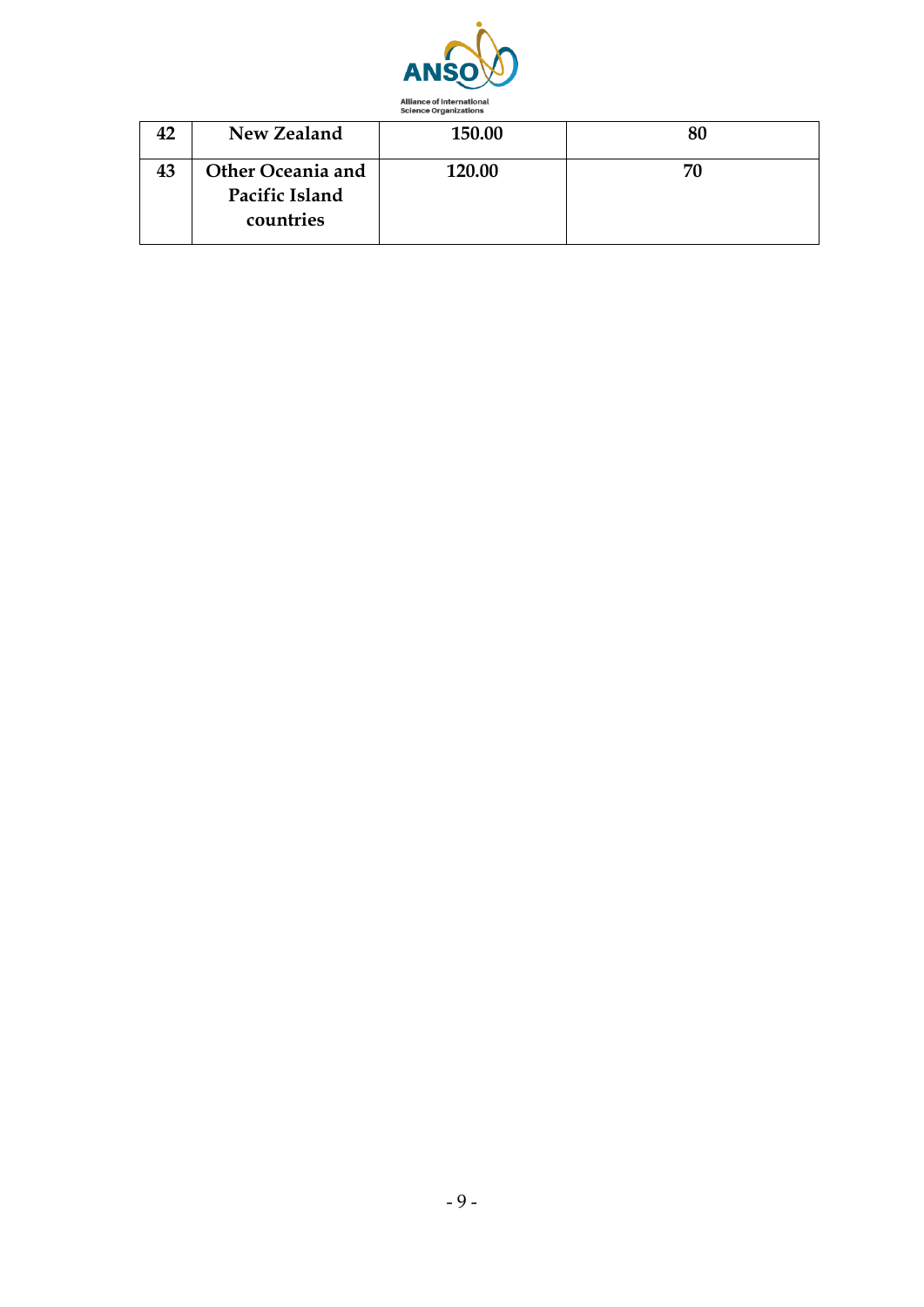

Annex 2:

## **Claim Form**

### **Project Title/Meeting Title**

**Name:** Dr. XXXXXXXXX

#### **Affiliation/Contact address:**

Tel: XXXXXXXXX; Fax: XXXXXXXXX E-mail: xx@xxxx.xx.xx

| Items                                          | Local Currency | US\$ | Remark<br>(Exchange Rate) |
|------------------------------------------------|----------------|------|---------------------------|
| Two-way Airfare                                |                |      |                           |
| Hotel*<br>(if accommodation not<br>paid by PI) |                |      |                           |
| $DSA*$                                         |                |      |                           |
| Airport-hotel<br>Transport*                    |                |      |                           |
| Visa Fee                                       |                |      |                           |
| Other Special Expenses                         |                |      |                           |

\*Filled by the Principal Investigator

Signature of the payee:

Date: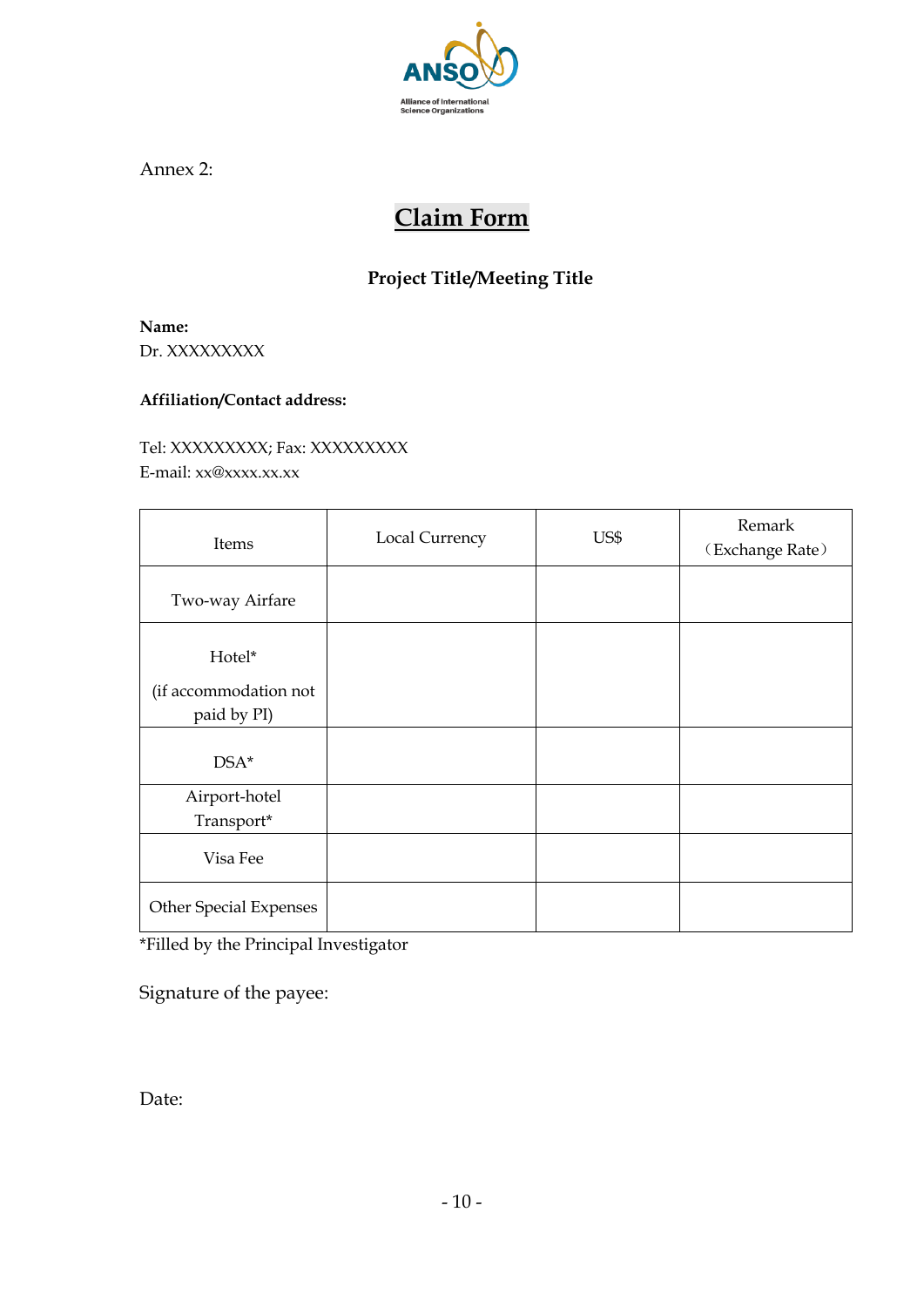

Annex 3:

| Invoice No.: |
|--------------|
|--------------|

Date: DD/MM/YY

# **INVOICE**

#### **INSTITUTION LETTERHEAD**

Name Of Institution:

Address:

Tel: Fax:

| <b>PARTICULARS</b>             | <b>AMOUNT</b> |
|--------------------------------|---------------|
| Project No.:                   |               |
| Project Title:                 |               |
| Principal Investigator's Name: |               |
|                                |               |
|                                | US            |

*Please make remittance of the aforementioned amount by electronic transfer to the following account:*

| Name of the Bank: <u>:</u> |
|----------------------------|
|                            |
|                            |
|                            |
|                            |
|                            |
| <b>SIGNATURE</b>           |
|                            |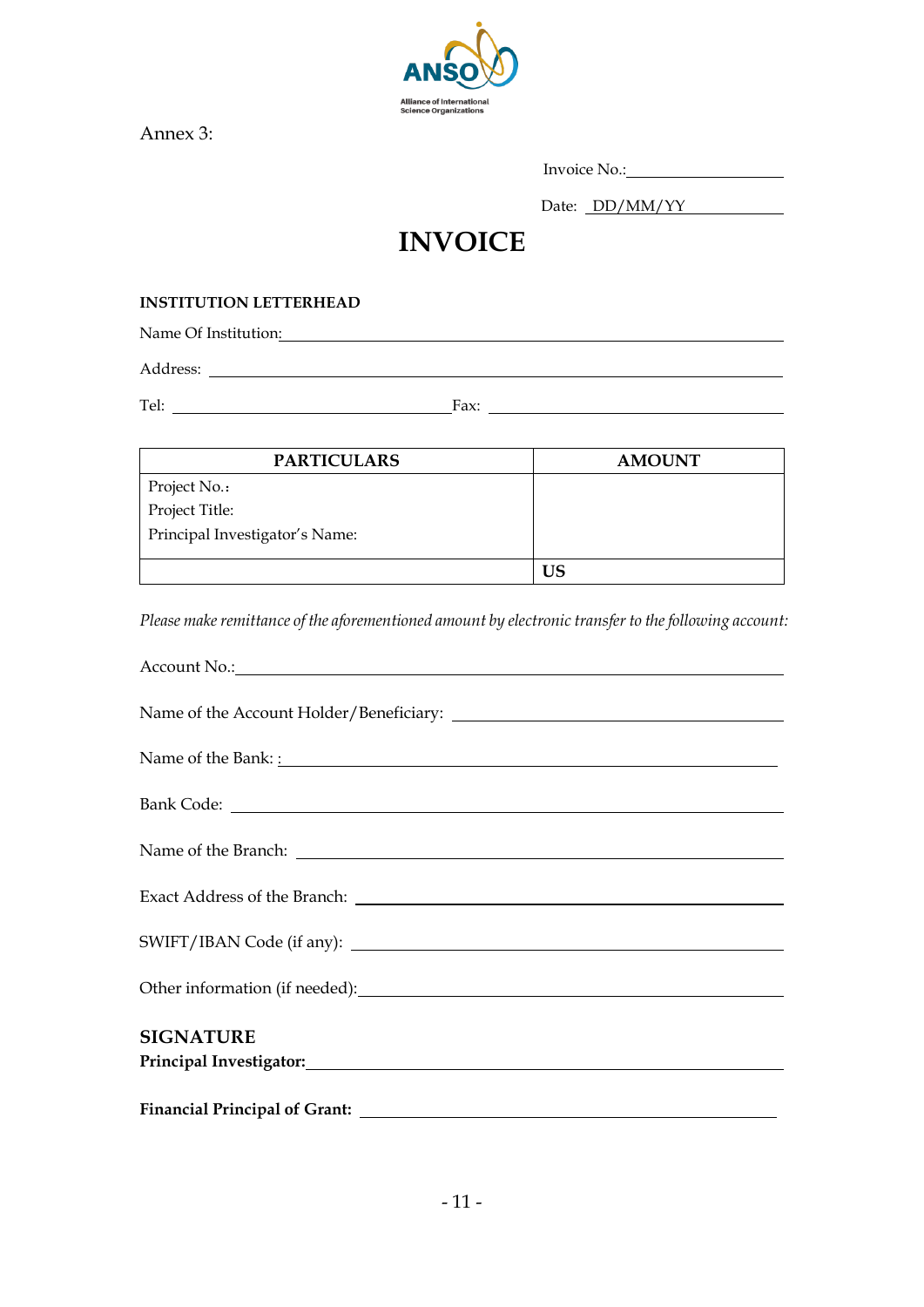

Annex 4:

### **Registration Form (Meeting title, date and location)**

| No. | Name | Affiliation | Email | Signature |
|-----|------|-------------|-------|-----------|
|     |      |             |       |           |
|     |      |             |       |           |
|     |      |             |       |           |
|     |      |             |       |           |
|     |      |             |       |           |
|     |      |             |       |           |
|     |      |             |       |           |
|     |      |             |       |           |
|     |      |             |       |           |